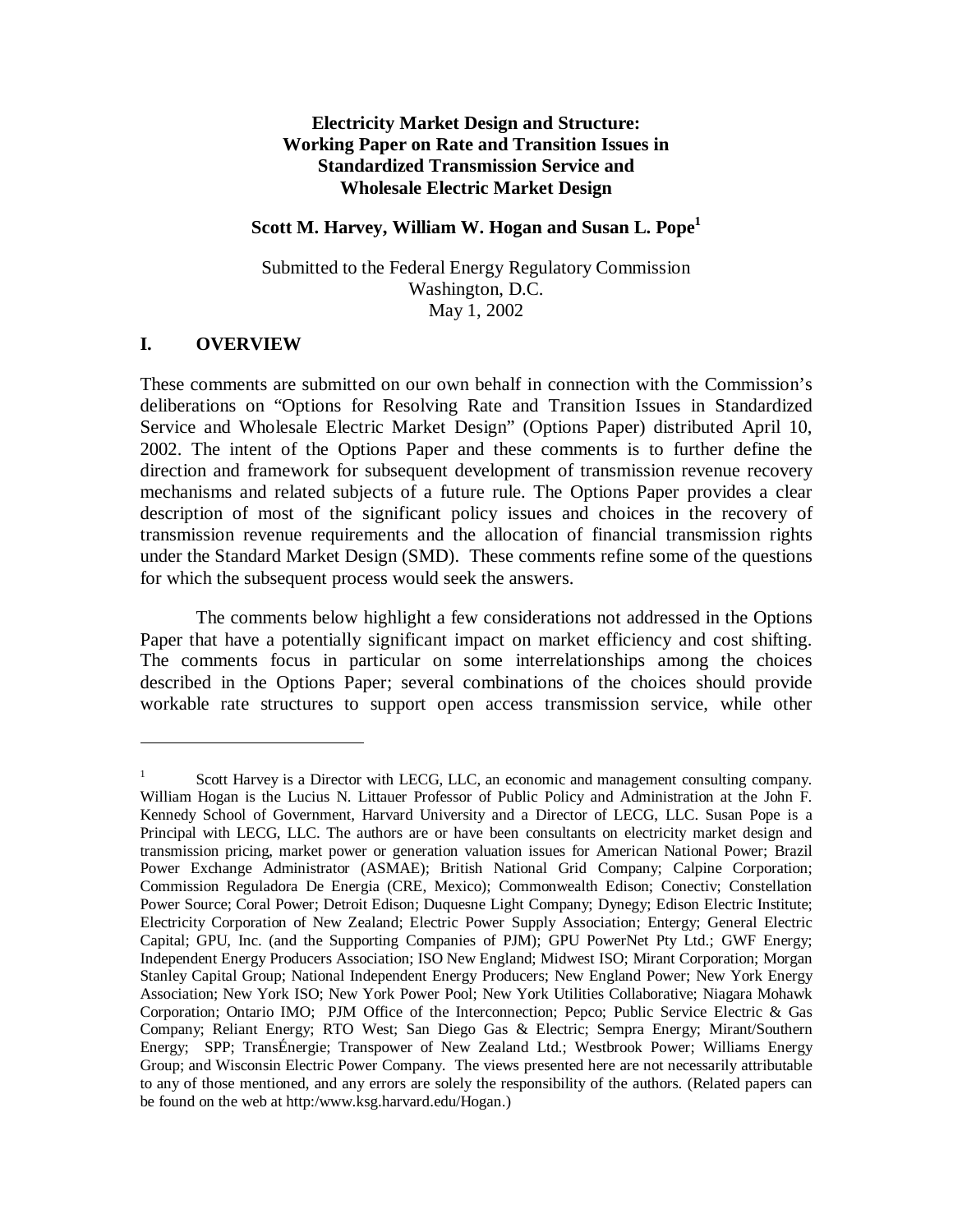combinations would not be consistent and could lead to serious market problems.<sup>2</sup> It therefore may not be possible to consider the issues raised by the FERC staff as a series of independent choices. Instead, it appears that there is a more limited set of internally consistent approaches to cost and transmission rights allocation among which the Commission, market participants and regulators will need to choose.

# **II. CURRENT SERVICES AND RECOVERY OF TRANSMISSION REVENUE REQUIREMENTS**

The Options Paper discusses proposed changes in network and point-to-point transmission service and the conversion to a single form of transmission service, called Network Access Service. A number of choices remain with regard to the design of the access charge for the Network Access Service; these will determine the relative responsibilities of different customers for paying the transmission embedded costs.

We agree that an important objective in the design of the access charge should be to recover the sunk costs of the transmission grid in an equitable manner, while minimizing impacts on the efficiency of short-term markets. One might ask why the recovery of transmission embedded costs should matter, since these costs are sunk, and the allocation of sunk costs should not in general affect economic efficiency or future investment decisions. First, equity per se is a consideration in many regulatory decisions. Second, fully efficient rules for sunk cost recovery are neither unique nor easily implemented. There are principles that can be applied, but these require both tradeoffs and careful consideration of the interactions.<sup>3</sup>

In the present circumstances, cost recovery also has further potential efficiency impacts because the willingness of states, transmission owners, and LSEs to participate in Regional Transmission Organizations (RTO) will depend on the assurance of equitable treatment and the consistency of the treatment between and among RTOs. A reasonably efficient and consistent allocation of the sunk costs associated with historic investments in the transmission grid is needed to initiate, speed and foster the development of RTOs.

The method of allocating transmission sunk costs through the design of the access charge also may affect the ongoing economic efficiency of RTO coordinated markets to the extent that it affects the allocation of costs and benefits associated with future investments. Thus, it is important to ensure that the method of allocating the sunk transmission costs associated with past transmission investments does not distort or eliminate the incentives for merchant transmission investments on a going-forward basis.

<sup>2</sup> For instance, the Options Paper recognizes that the method for calculating the access charge, and the determination of who pays the charge would likely depend on the method for allocating Transmission Rights.

<sup>3</sup> For a further discussion of principles for pricing to recover sunk costs and an elaboration of the tradeoffs, see Transpower, "Confirmed Pricing Methodology: Final Design Principles," Transpower, New Zealand, March 29, 2002. (available at www.transpower.co.nz).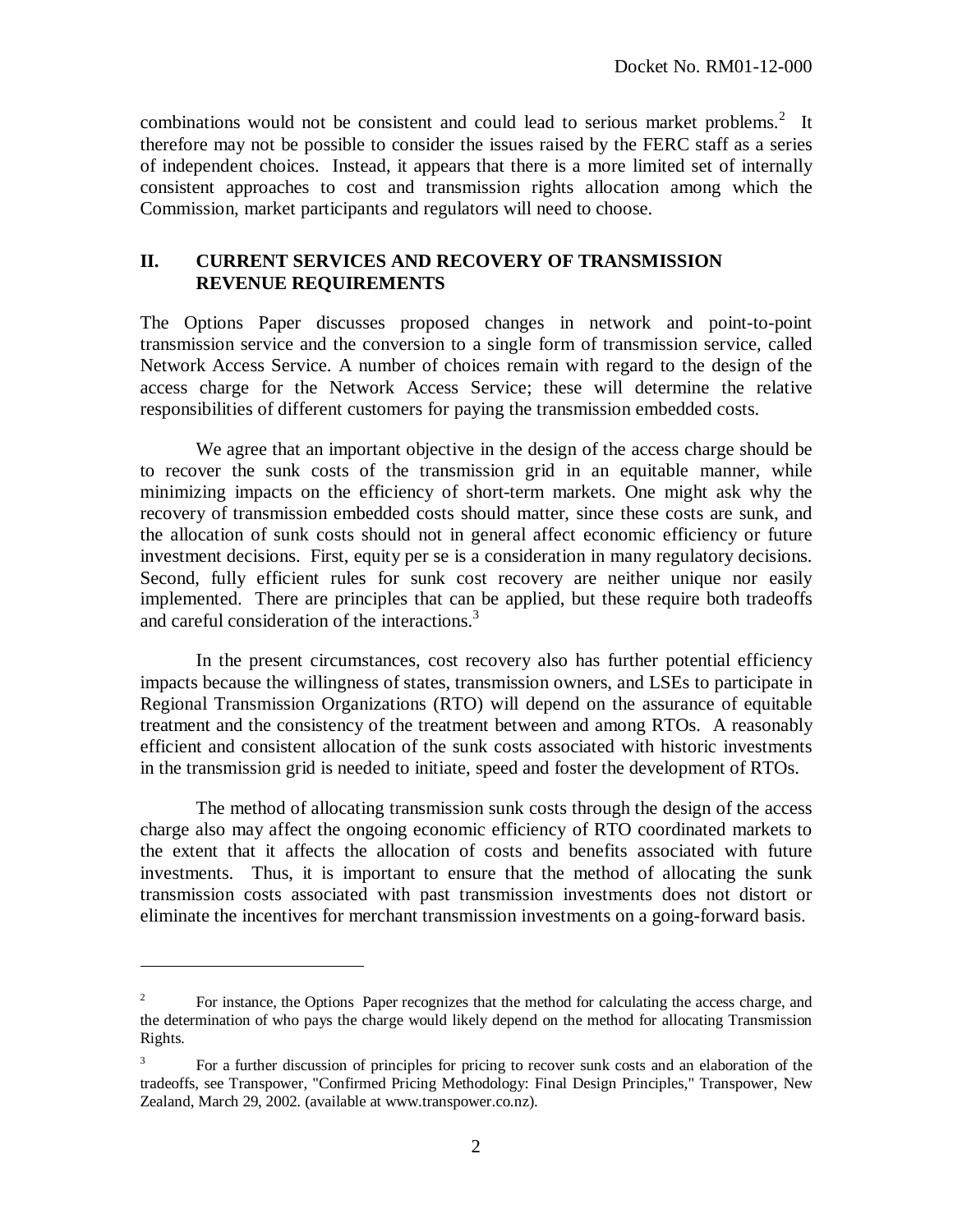The specific questions raised by the Options Paper are which transmission customers should pay the access charge, and whether the charge should be paid for exports and wheels through. The final question concerns the method for allocating embedded costs across customers in the calculation of the access charge; specifically, whether the assignment should be based on monthly or annual peak load or on total MWh usage. Comments are offered below concerning these three questions. The response to the second question, about whether the access charge should apply to exports and wheels through, initiates a broader discussion of whether point-to-point service should be eliminated in the Standard Market Design in favor of a single form of transmission service.

# **A. Who Pays the Access Charge for Deliveries within the Transmission Provider's System?**

At present, both PJM and New York assign responsibility for the purchase of network service to the ultimate LSEs that withdraw power from the transmission system. This is option two described in the Options Paper, "Access charge is paid only by customers that take power off the grid." The Options Paper also considers two other alternatives, neither of which would appear to be workable or efficient.

First, the Options Paper considers whether responsibility for payment of access charges might be assigned to all transmission customers that schedule transmission service, including intermediate transactions. This is labeled option one. Under this approach, if transmission service were scheduled from generation to the PJM Western hub, the title were transferred at the Western hub, and another entity scheduled transmission service from the Western hub to load, two access charges would be payable. This option for assigning access charges would burden intermediate transactions, deterring market participants from scheduling such transactions through the ISO.

This impact would likely be short-lived, however, because if option one were chosen, intermediate transactions would quickly become financial, in the form of contracts for differences, rather than being physically scheduled (or financially in the case of PJM eschedules) with the RTO. That is, market participants could continue to structure their hedging transactions at the Western hub, by structuring them as CFDs rather than submitting actual transmission schedules that would subject them to pancaked access charges. The assignment of access charges would simply inconvenience market participants.<sup>4</sup> Therefore, option one, even if chosen, would likely transform quickly into option two, as all intermediate transactions would become private, bilateral financial deals.

<sup>4</sup> The system of access charges under option one would also need to be applied to energy market transactions by which a generator sold energy at one location and a load bought energy at another location. It would be unworkable and inefficient from an LMP and least cost dispatch perspective, however, to impose multiple access charges on such transactions.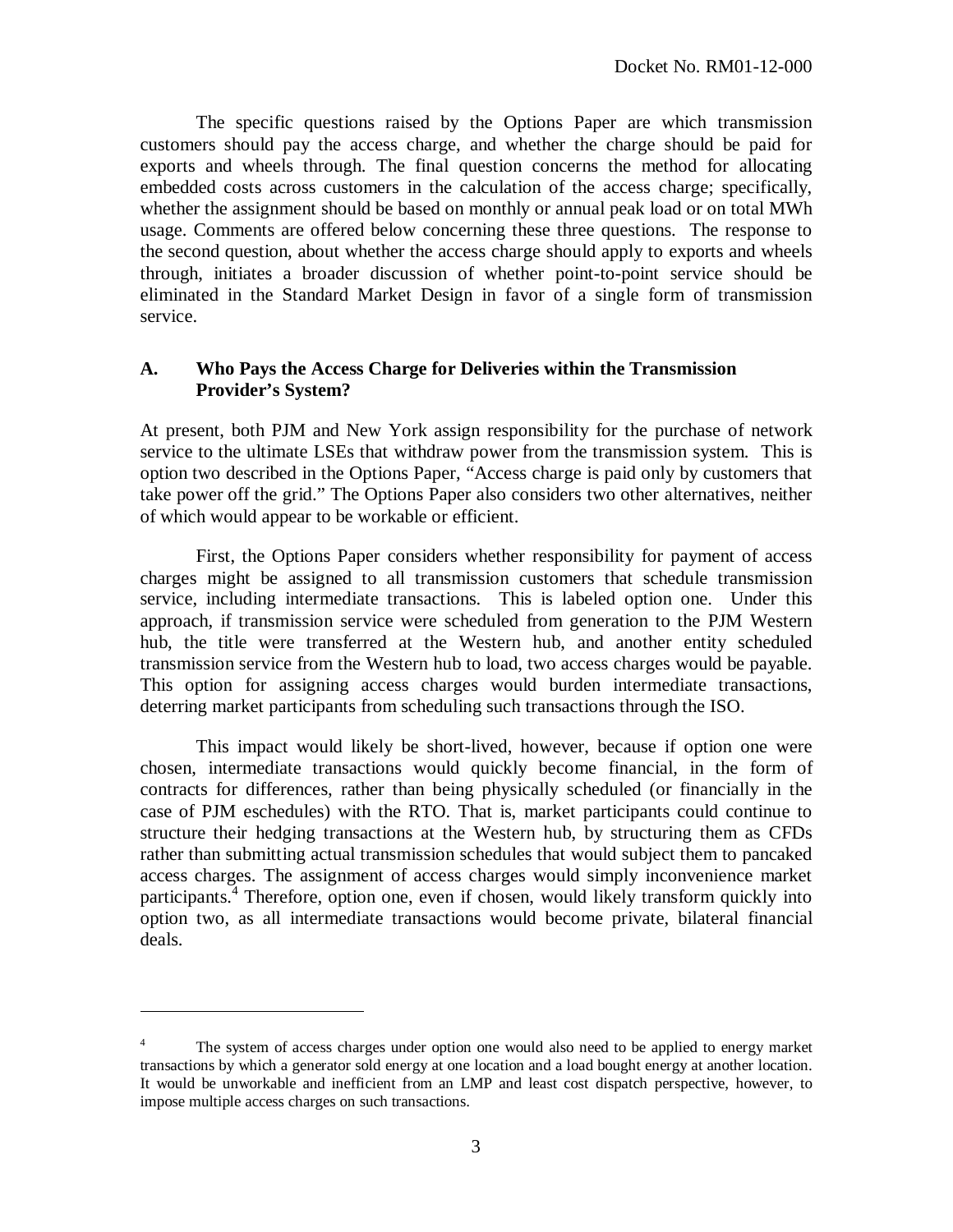The option one approach to assigning access fees would likely cause further distortions when applied to a two-settlement system. Would the access charge be applied to all day-ahead schedules, even if the power did not flow in real-time? Such a rule might discourage hedging by load in the day-ahead market, which would be a bad idea. Would the access fee be refunded if a transaction were scheduled day-ahead but the power did not flow in real-time? There is no need to introduce these kinds of complications into the collection of access fees or to potentially discourage participation in dayahead markets, since these problems can be readily avoided by assigning access fees based on actual withdrawals of power.

Second, the Options Paper questions whether it might be appropriate to link the obligation to pay the access charge to the receipt of financial transmission rights or auction revenue rights. This approach, called option three, would in general not be workable because, practically speaking, transmission system congestion rents are materially less than the annual revenue requirements of the transmission owners. If market participants could choose to either pay no access fee, receive no transmission rights and pay congestion charges, or to pay the access fee, be awarded transmission rights, and pay no congestion charges, the rational choice would be to forgo receipt of financial transmission rights in order to avoid paying the access fee. This reality would preclude the transmission owners from recovering their transmission revenue requirement and would be inconsistent with Order 888 principles.

#### **B. Should the Access Charge Apply to Exports and Wheel-Throughs?**

The Options Paper raises the question of whether transmission access charges ought to be assigned to wheel-through and export transactions. The discussion appears to be based on the premise that all load will be paying a Network Access Service charge based on its membership in an established RTO. From this perspective, the access charge for an export or wheel through would be in addition to the access charge paid by the load for deliveries within its own RTO. It is important to recognize, however, that the sink for power exported from an RTO might not be a load within another RTO, paying an access charge within its own RTO. Instead, the sink might be an entity on the border of an existing RTO, or even islanded within an existing RTO, that participates in no RTO, perhaps because it is seeking to free-ride on the transmission system paid for by others.

The observation that not all loads may belong to an RTO, at least initially, raises a fundamental question about whether point-to-point service should be eliminated from the Standard Market Design, in favor of a single form of transmission service. The point-topoint service available under the PJM and NYISO tariffs is intended among other things to govern the terms under which load serving entities that do not belong to any RTO may use the transmission systems that are under the control of the ISOs. These terms include rates and other tariff terms that provide open access for exports and wheel throughs, while discouraging free riding. An important and common principle of the PJM and New York LMP market designs is that all market participants must pay an appropriate share of the embedded costs of the transmission system.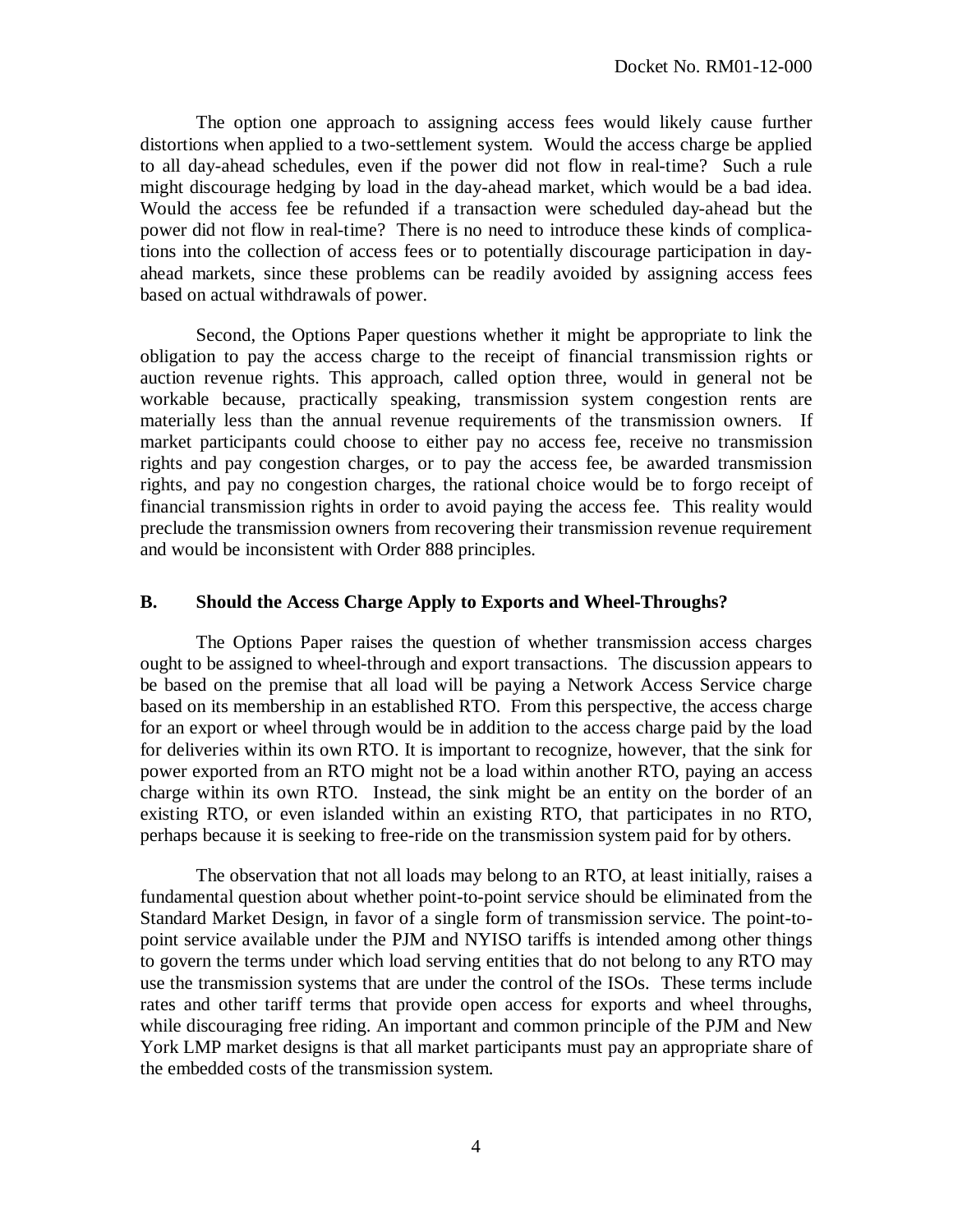In PJM and New York, open access for exports and wheel throughs is provided by basing charges to point-to-point customers<sup>5</sup> on MWh schedules or reservations, rather than on total transmission customer load. A fundamental difference between network service and point-to-point service is that network service customers pay access charges based on all of their load, and point-to-point customers pay access charges based on MWh schedules or reservations. Thus, transmission customers in New York seeking to export power from PJM to meet load in New York pay access charges to PJM based on the power exported, not based on their total load. It is not clear whether the Options Paper intends for the Network Access Service charge for exports and wheel throughs to be paid as a demand charge for all network load. If it were, it would have a dramatic impact on inter-RTO transactions. A single network service that applied to inter-RTO transactions as well as intra-RTO transactions and required payment of an access charge based on the total load of the recipient would appear to greatly discourage inter-RTO transactions.

While providing a point-to-point rate that is consistent with open access for exports and wheel throughs, PJM and the NYISO also place some restrictions on the use of point-to-point service. For instance, in both regions, parties that elect point-to-point service may have restricted access to market-based balancing services, since these service could be provided from generating resources that RTO members have placed under dispatch in order to meet other RTO requirements.<sup>6</sup> Eliminating all restrictions on the use of point-to-point service under the PJM and NYISO tariffs and allowing all entities to receive the benefits of network service without placing their load under the RTO tariff would be desirable if all loads were members of some RTO, but would potentially be problematic if applied to LSEs that do not participate in any RTO.

Similarly, the elimination of access charges on wheeling through or export transactions might be efficient if applied to exports from one RTO to another, but would discourage RTO participation if applied to LSEs not participating in any RTO. In the latter circumstance, an ability to reduce costs by not participating in any RTO could potentially motivate LSEs to withdraw from the existing ISOs, in order to reduce access fee payments. This would shift-costs, reduce market efficiency and potentially create new barriers to use of the transmission system. The FERC should be cautious about disturbing the approach taken to network and point-to-point service by PJM and NYISO. Changes in the terms and pricing of transmission service for export and wheel-through transactions should be limited to inter-RTO transactions and should not apply to the service provided to LSEs that do not participate in any RTO.

<sup>5</sup> In both New York and PJM, point-to-point service is used for exports and wheels-through.

<sup>6</sup> In New York, access to market-based balancing services is provided if an entity signs the Control Area Services Tariff, in which case it is subject to installed capacity requirements.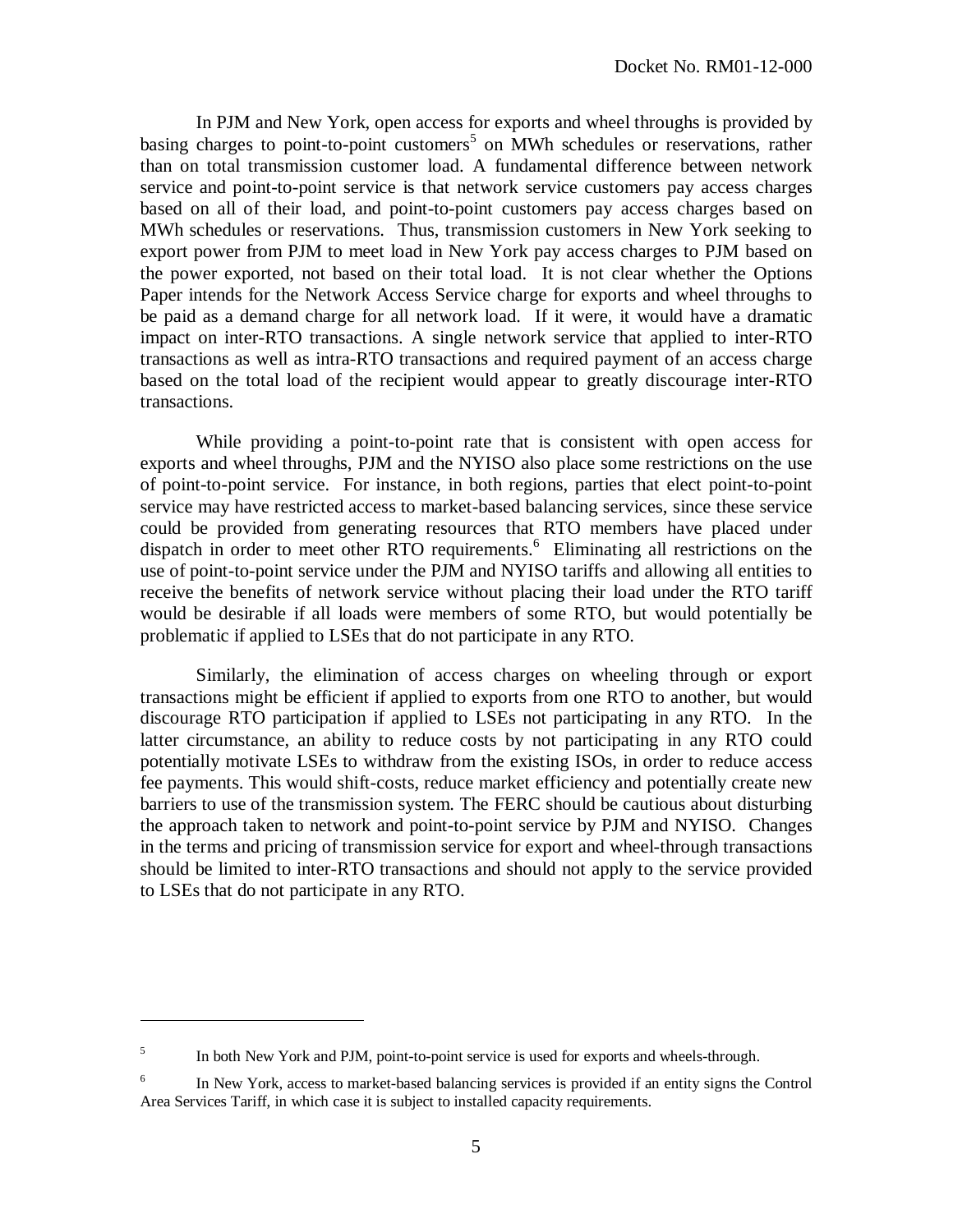#### **C. Is the Access Charge Billed Based on Peak Load or Total Usage?**

The Options Paper also discusses the allocation of access charges across the transmission customers of a given transmission owner, focusing on differences in customer load factors and questioning whether the access charge should be based on peak load or total energy usage. The discussion overlooks the inter-relationship between the allocation of financial transmission rights and the assignment of embedded costs. In New York, financial transmission rights are auctioned, the auction revenues deducted from the transmission revenue requirement, and the residual revenue requirement recovered through the access charge. The access charge is therefore effectively a charge for uncongested transmission service and it is paid by all loads on a per MWh basis. Collection of a variable MWh charge to recover sunk costs involves some loss of efficiency, but limiting it to the total load and not to the source of the power makes the charge neutral with respect to use of the transmission system. Transmission customers that wish to be hedged against congestion at the system peak must purchase financial transmission rights in the auction and must pay more than transmission customers that pay only the access charge to use the system when it is unconstrained.<sup>7</sup>

Conversely, in PJM financial transmission rights are allocated to the LSE/ transmission customer based on their transmission reservations and access charges are recovered on a peak MW basis. Under this system, it is not appropriate to describe the LSE/transmission customer as paying for unconstrained transmission service, since it is awarded FTRs that hedge congestion, and a different type of access charge is appropriate.

Our point is that neither the New York nor PJM approach to the billing units for the access charge is necessarily preferable, but that both approaches are internally consistent and an approach that mixes the approaches would probably be inferior to either.

A final point is that it may be easier to run a settlements system for an access charge based on actual MWh use (or schedules in the case of exports and wheel throughs) in regions expecting active retail access markets, where customers might switch suppliers during the year and month. (This problem might be avoided by billing a demand-based access charge through the LDC rather than through the retail supplier.)

### **D. Firm and Non-Firm Service**

 $\overline{a}$ 

The commenters agree that there is a diminished distinction between firm and non-firm service under an LMP system, except to the extent that firm transmission service is accompanied by an assignment of financial transmission rights. The discussion of this issue in the Options Paper may have in mind a system in which non-firm service

<sup>7</sup> In practice it is possible that the transmission system may not be constrained at the system peak, because high cost generation close to load is in use at the system peak. If this were the case, it is not evident that it would be appropriate to allocate transmission costs based on load responsibility for the system peak.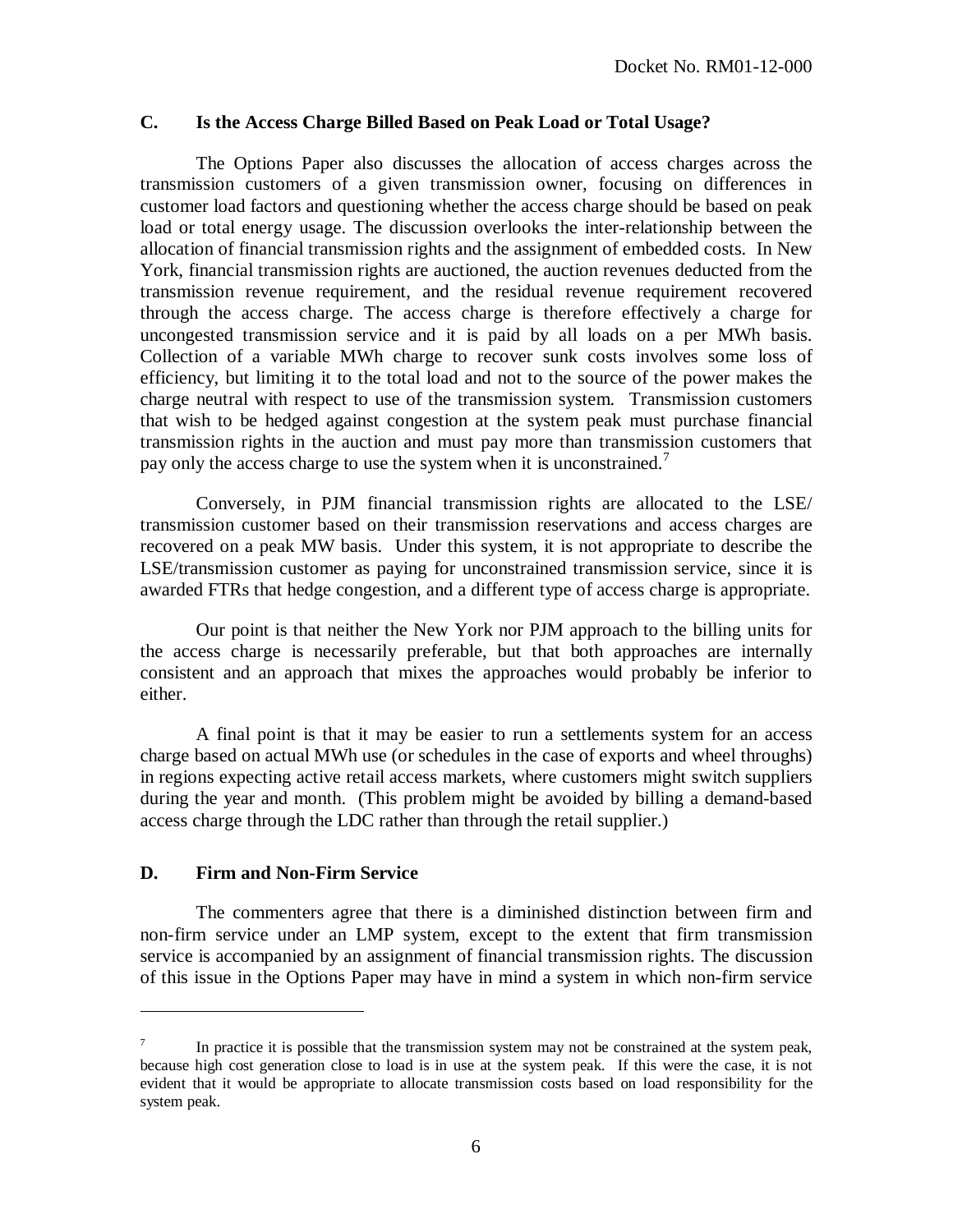would have lower priority than firm service in instances in which the RTO was not able to economically redispatch the transmission system to manage congestion and might be interpreted as suggesting that at times of peak demand, "non-firm" transactions (transactions that do not match financial rights?) might be curtailed in favor of "firm" (transactions that match the underlying financial rights?). Such an approach would unnecessarily maintain vestiges of the old pro-forma service within the LMP market design. Under LMP, priority for scheduling and use of the system should be based, whenever possible, on the level of congestion charges that the party is willing to pay. In particular, the Commission needs to avoid inadvertently creating incentives for transmission customers to act inflexibly during shortage conditions. Thus, if a generator that responded to dispatch instructions in a manner that caused its injections and withdrawals to not match its financial rights risked having its transmission usage classified as non-firm and being required to shed load, that generator would rationally choose to operate inflexibly in shortage conditions, yet that inflexibility might itself prevent the RTO from redispatching generation to best utilize the transmission system and ultimately lead to load shedding.

# **III. TRANSITION OF CUSTOMERS UNDER EXISTING WHOLESALE CONTRACTS AND BUNDLED RETAIL CUSTOMERS LOAD TO TRANSMISSION SERVICE UNDER THE REVISED PRO FORMA TARIFF**

In transitioning to the Standard Market Design, it will be important for the Commission to retain flexibility to accommodate regional differences in the treatment of pre-SMD transmission contracts during a transition period. Substantial cost shifting could be created by the cancellation of existing agreements and the parties affected by this costshifting have the ability to forestall the development of RTOs and implementation of the Standard Market Design. Hence, it will be important for the Commission to accommodate regional differences in terms of which contracts are grandfathered, which are cancelled, and which are converted to service under the Standard Market Design.

As a general matter the Commission should provide flexibility with respect to transition issues that impact the allocation of costs, but do not affect the efficiency of the SMD. It does not appear to be necessary to force the abrogation of contracts, so long as the contracts do not adversely affect the operation of the SMD system. Conversely, the Commission should not permit the treatment of pre-SMD transmission agreements to interfere with the operation of the SMD markets. An important issue that is not explicitly addressed in the Options Paper, which should be addressed in the NOPR, is the need for most (if not all) non-rate terms of non-converted transmission contracts (i.e., pre-SMD transmission contracts that are not converted to service under the standard market design) to conform to the SMD. These terms include scheduling deadlines, charges for losses, charges for ancillary services, and settlements for the withdrawal of schedules submitted day-ahead. It also may be necessary to obtain clearer specification of the injection and withdrawal location(s) for the rights remaining under non-converted contracts (even if the transmission rights remain physical) to permit the auction of financial rights for the remaining system. Parties could be permitted to grandfather the rate terms of pre-SMD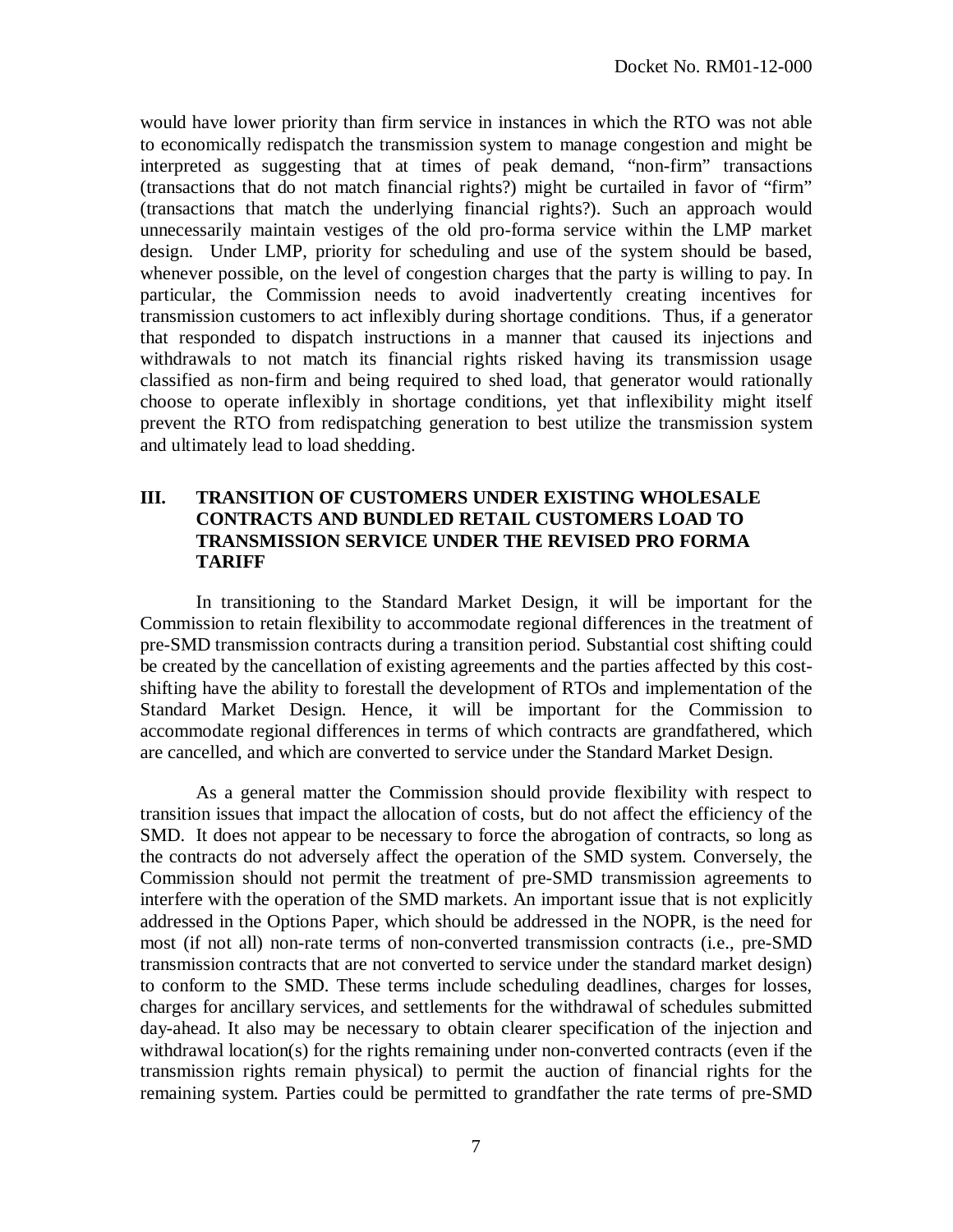contracts, while at the same time converting their pre-SMD physical rights to financial rights. The non-rate terms of these contracts should be consistent with SMD whether or not the physical rights are converted into financial rights.

# **IV. ALLOCATION OF TRANSMISSION RIGHTS**

A number of issues must be addressed in allocating the financial transmission rights under an LMP system. These include (but are not limited to):

- Who should receive an initial allocation of rights and, in particular, who should receive the initial allocation related to the service of native load – the transmission owner acting as a transmission owner, or the transmission owner acting as an LSE?
- Will the initial allocation be in terms of financial transmission rights, or in terms of auction revenue rights?
- How can equity be achieved between the allocation of the rights and the payment of transmission embedded costs?
- How should the initial allocation be related to historical usage of the system?
- How often should the allocation be repeated, if at all?
- How should infeasibilities be corrected, if encountered in the initial allocation of rights?

The two questions posed in the Options Paper touch upon many of these issues. Our view is that multiple workable approaches are possible with respect to these two questions, and that different regional approaches will arise, especially due to differences in the degree of generation divestiture and retail access. This does not mean that the approach to allocating transmission rights can be arbitrary. There are some basic objectives that need to be addressed by any workable approach: limiting the potential for cost-shifting that may threaten to undermine the RTO process, promoting liquid markets for financial transmission rights, creating a level playing field for retail access and minimizing transactions costs.

In this section, we offer some views on the relationship between the calculation of the transmission revenue requirement and access charge, and the allocation of the cash flow stemming from the financial transmission rights, or the auction revenue from the rights. While not the focus of the questions in the Options Paper, we believe that this nexus of issues is one of the most overlooked and difficult with regard to the allocation of the rights for an LMP system. Failure to account correctly for the cash flow associated with the transmission rights, or the auction revenue from the rights, creates the potential for over- or under-recovery of the transmission revenue requirement. If the treatment of the cash flows creates a financial disincentive for parties to sell their initial allocation of transmission rights (or an incentive to bid high to purchase the rights corresponding to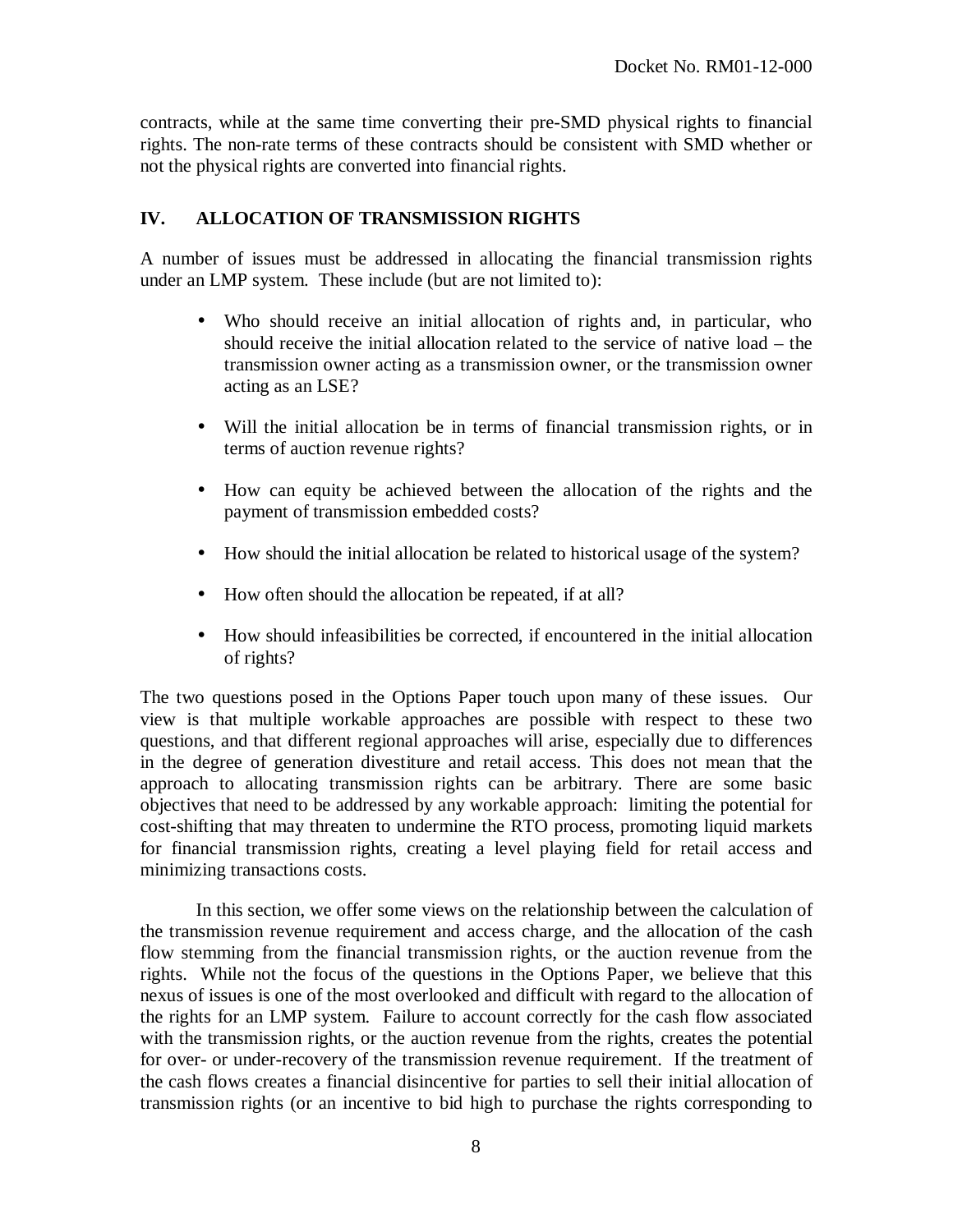their allocation of auction revenue rights), this may impede the development of liquid markets for the rights and limit retail access. Getting the accounting for the cash flow right ultimately may be more important to the development of liquid markets for the financial rights than whether the initial allocation is done in terms of transmission rights or auction revenue rights.

#### **A. Allocation to Transmission Owners or LSEs**

The Options Paper notes that existing transmission customers having a continuing obligation to pay the embedded costs of the transmission system could be allocated either transmission rights or auction revenue rights based on their historic entitlement to usage of the transmission system, thereby preserving their current benefits and avoiding cost shifting among transmission customers. Such an effort to avoid cost shifting is an important goal of the PJM and New York transmission pricing systems and helps ensure that all market participants benefit from increased competition and market efficiency.

An important issue that is not emphasized in the FERC Options Paper is that financial transmission rights could be allocated to the transmission owners as transmission owners or as LSE/transmission customers. If either financial transmission rights or auction revenue rights are allocated to the transmission owners as transmission owners, perhaps reflecting their historical use of the transmission system to serve their native load, then under the Commission's "and pricing" rules, the value of these rights must be reflected in the determination of transmission access charges. In New York, for example, auction revenue rights are allocated to the transmission owners that earn revenue from the financial rights auction. These auction revenues are then credited against the embedded cost charges recovered through the access fees paid by LSE/transmission customers. Through this process, the transmission owner recovers its transmission revenue requirements less auction revenues from the access charges paid by transmission customers and recovers the remaining portion of its transmission revenue requirement through the auction revenues received based on the auction revenue rights.

Exactly the same methodology could be applied to in the calculation of the access charge if financial transmission rights were allocated to transmission owners; even if these rights were not sold in an auction. As long as there is a reconfiguration auction coordinated by the RTO, market prices will be available for valuing each financial transmission right assigned to a transmission owner. This value can be imputed from the market-clearing prices in the auction, whether or not a transmission right is offered for sale by the transmission owner in the auction. As in the case of auction revenue rights, the imputed value of the transmission right can be deducted from the transmission revenue requirement in determining the access charge paid by all transmission customers. If the auction value of the financial transmission right were deducted only if the right were sold in the auction but were ignored if retained, this would provide an inefficient incentive for transmission owners to retain financial transmission rights, rather than selling them and such an incentive would reduce auction liquidity. A disincentive would also occur if the deduction from the transmission revenue requirement were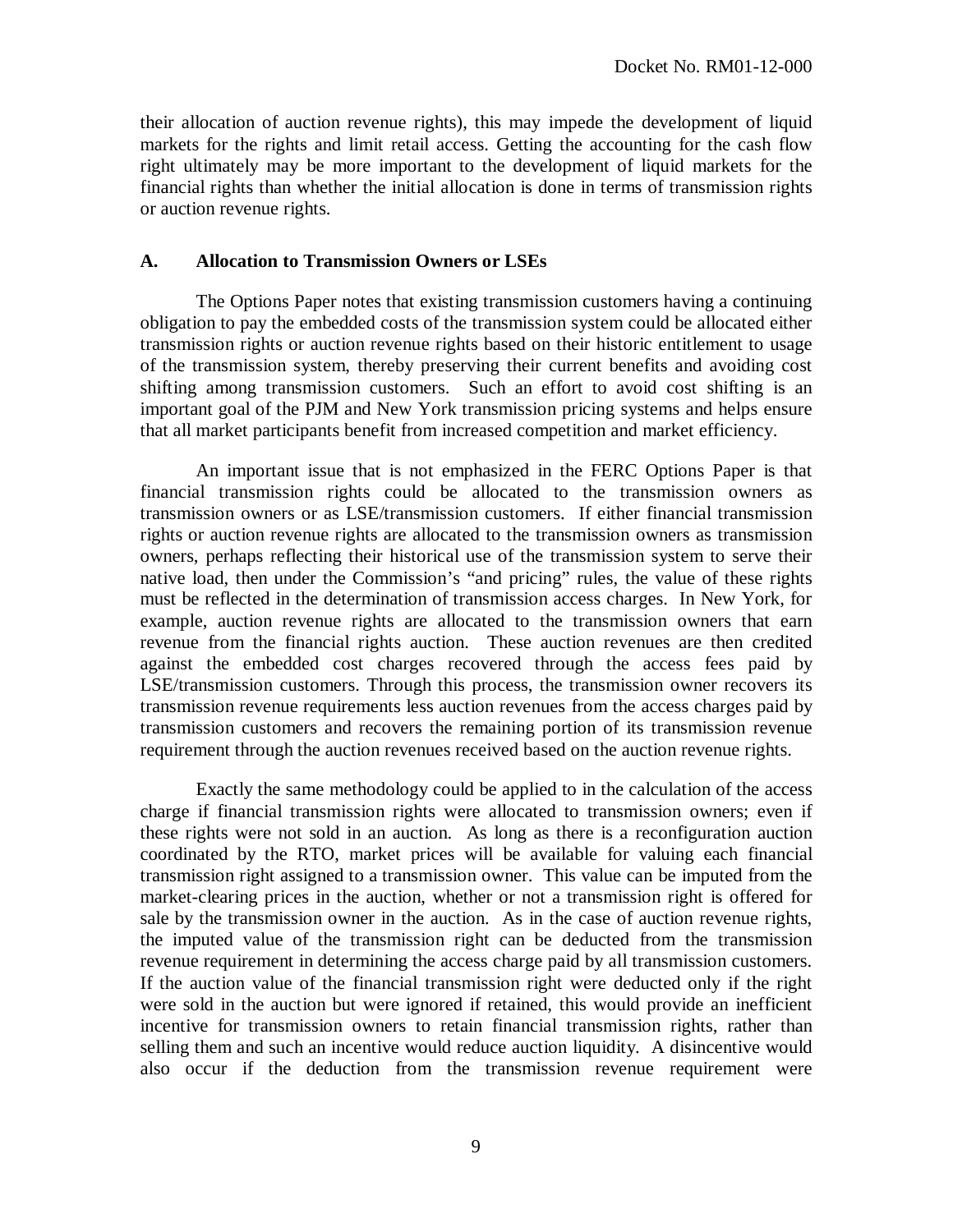administratively set at a higher level (e.g., as a shopping credit) than the revenue that the transmission provider could earn from selling the right in the auction.<sup>8</sup>

This method for assigning the value of the financial transmission rights (or auction revenue rights) in the calculation of the access charge effectively supports retail open access programs. If the transmission owner chooses to retain financial transmission rights that it has been allocated on behalf of native load (or to enter the auction to purchase rights corresponding to its allocation of auction revenue rights) the auction value of these rights would be deducted from its transmission revenue requirements, reducing the access fee paid by all native load customers, including those opting for retail access. Thus, if the transmission owner paid more than the market value for transmission rights acquired in the auction or withheld allocated transmission rights from the auction despite above-market auction prices, this would reduce the access charges paid by unregulated competitors in the retail access market by more than the value of the financial rights retained by the transmission owner.

Under retail access, the method for assigning the cash flow from the financial rights in calculating the access charge effectively insures that all of the native load of the transmission owner pays the same access charge and receives an equal share of the value of the transmission rights or auction revenue rights originally allocated to the transmission owner, without regard to whether the load has opted for retail access. All customers can then enter the auction to obtain the transmission rights that they need or to reconfigure the rights that they hold.

Allocation of auction revenue rights to transmission customers other than the transmission owner under the method described above would allow customers to retain their existing entitlements to use of the transmission system, regardless of the level of market clearing prices in the auction. Some transmission customers, such as TDUs, may wish to avoid changes in their congestion hedge position until they better understand the operation of the LMP markets coordinated by the RTO. This can be accomplished if they bid very high prices for financial transmission rights corresponding to the auction revenue rights they are allocated since, as noted in the Options Paper, they are hedged against paying high prices for the rights by the revenue received for their auction revenue rights. Similarly, if these parties were allocated financial transmission rights, they could decline to offer the rights in the auction despite very high auction prices. Transmission owners that retain their past obligation to serve but do not operate under retail access programs can also bid to retain their current transmission rights at any price without adverse financial consequences.

<sup>8</sup> Under either the ARR or FTR method, the deduction of the market value of the initial ARR or FTR allocation from the transmission revenue requirement collected from the transmission access charge would still be recovered. If a transmission right were sold in the auction, the auction revenue would compensate the transmission owner. If the right were held by the transmission owner on behalf of bundled load, rather than being sold, the value of the right would be recovered through charges to the transmission owner's bundled retail customers.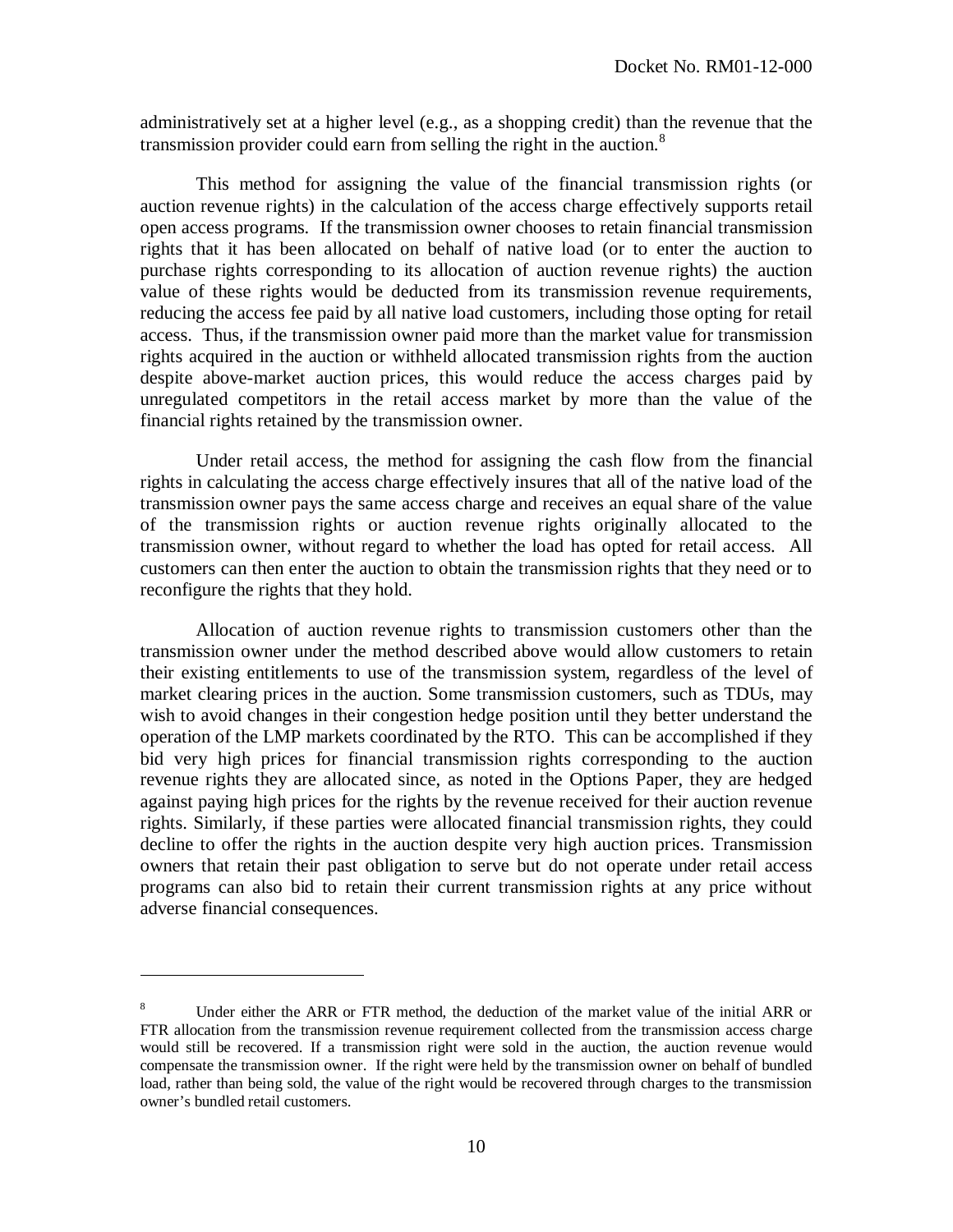The previous paragraphs describe the accounting that would be used under the approach in which transmission rights or auction revenue rights are allocated to the transmission owner, acting as a transmission owner. Alternatively, financial transmission rights could be allocated to LSEs or transmission customers serving the native load of the transmission owner rather than to the transmission owner as a transmission owner. In this situation, it is not clear that the Commission's "and pricing" rules would be applicable, even if the LSE/transmission customer to whom the rights were allocated were also the transmission owner. If financial transmission rights were allocated to such transmission customers on a grandfathered basis, i.e., financial rights initially allocated to an LSE/transmission customer were not subject to reallocation, there would be a potential for LSE/transmission customers that were initially allocated rights to receive much more valuable transmission rights than LSE/transmission customers that were subsequently allocated rights, although all transmission customers would pay the same access charge.

One method to address this potential inequity that is noted in the Options Paper would be to continuously reallocate transmission rights across LSE/transmission customers. Hence, n MW LSE/transmission customer loads would each be assigned  $1/n<sup>th</sup>$ of each transmission right allocated to the transmission customers of a given transmission owner. This approach would provide equity across transmission customers and would support competitive retail access, but it would potentially result in an inefficiently high level of transaction costs. LSE/transmission customers would be continuously allocated fractional shares of transmission rights, which would then need to be aggregated even for sale in the auction, and would need to be tracked for the hourly settlements. If financial transmission rights were to be allocated to LSE/transmission customers, rather than to the transmission owner, it would be more workable to allocate them in the form of auction revenue rights, i.e., money, to avoid either inequity or excessive transaction costs. If fractional shares of transmission rights were allocated, many would likely be monetized, in any event, since individual LSEs would probably want to sell their fractional shares in the auction to obtain the rights that they really need to hedge their transactions.

### **B. Transmission-Dependent Utilities**

 $\overline{a}$ 

The existence of transmission-dependent utilities, as well as retail access LSEs, as transmission customers, raises another set of issues that need to be considered in allocating transmission rights during the transition.<sup>9</sup> It would be helpful in providing

<sup>9</sup> By transmission dependent utility is meant an entity with a continuing obligation to serve load that is not the native load of the transmission owner and whose ability to serve that load requires use of the transmission owner's transmission system. The application of the second element of this criteria is not simple, as the existence of behind the meter generation and different amounts of TDU owned transmission can give rise to situations in which it might or might not be appropriate for the TDU to pay an access charge on all of its network load. A financial transmission right system supporting merchant expansions offers a resolution for these complexities in the future, as LSEs investing in a particular expansion would bear the revenue requirements attributable to that expansion and would be assigned the financial transmission rights attributable to that expansion. On a prospective basis, therefore, TDUs would be able to participate in those expansions they found advantageous but need not bear the costs of expansions benefiting LSEs serving the native load of the transmission owner.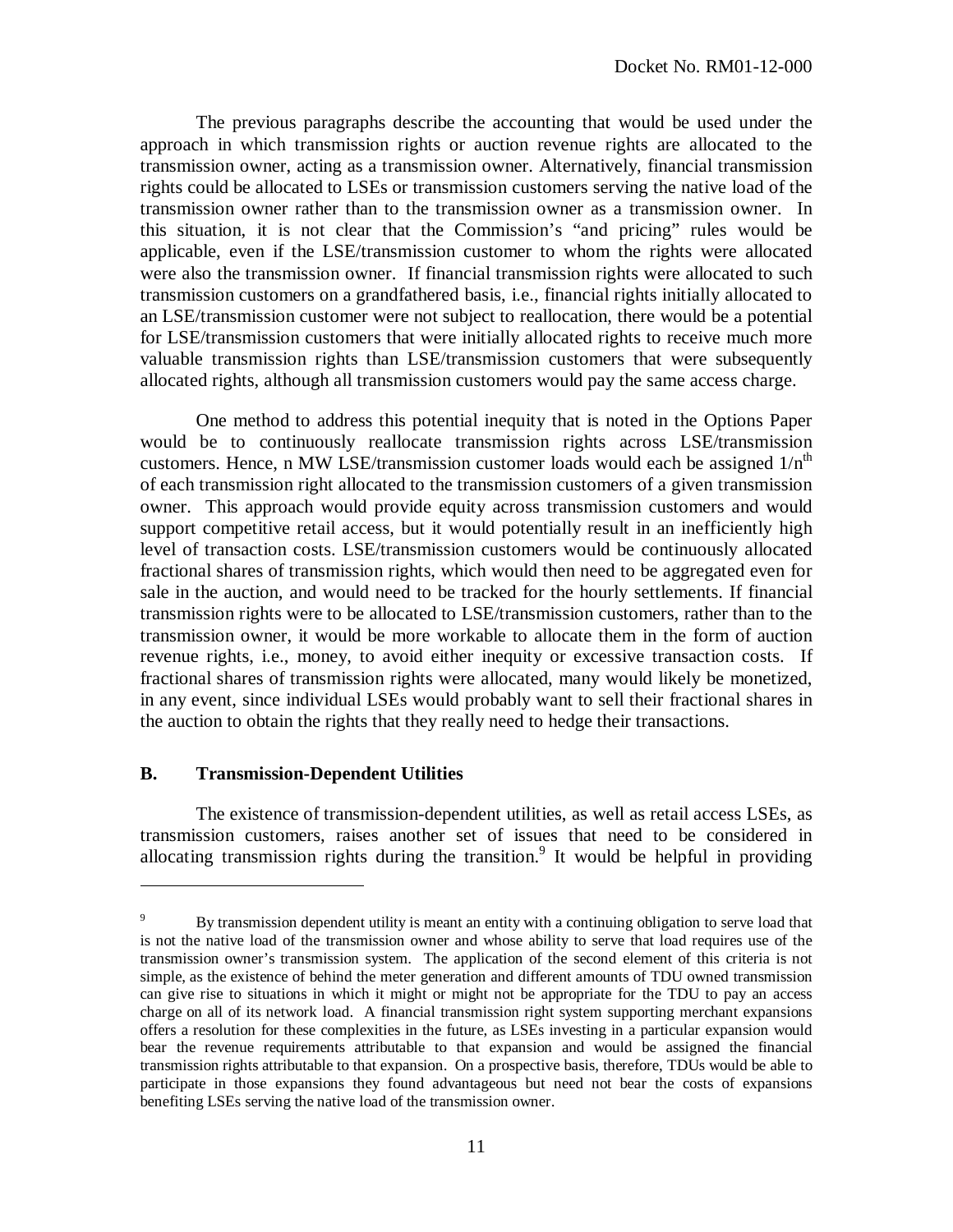guidance for transmission right allocation in the RTO process if these issues were addressed in any Commission rulemaking (either resolving these issues or identifying the alternatives that could be employed within RTO discretion).

A TDU may currently have contracted to pay the embedded cost-based transmission charge of a transmission owner and in return receive point-to-point or network transmission rights. This entitlement to use the transmission system without paying congestion can be preserved under an LMP-based RTO structure by awarding the TDU financial transmission rights reflecting its current entitlement to use of the system, thus enabling the TDU transmission customer to continue to use the transmission system without paying congestion in the same manner as prior to RTO formation, while paying the same embedded cost-based transmission charges as prior to RTO formation.

At the expiration of the TDU's current contract, the TDU would be obligated under the RTO tariff to continue paying the embedded costs of the transmission grid.<sup>10</sup> It would be inequitable if the TDU's entitlement to point-to-point financial rights were to expire with the contract, while its obligation to pay embedded costs were to continue. One resolution of this potential inequity would be for the point-to-point rights awarded to a TDU to continue following expiration of its current contract as long as the obligation to pay the embedded cost of the transmission grid continues. This approach, however, complicates the determination of access charges, as the value of the financial rights (or auction revenue rights) assigned to the TDU would likely differ from the value of the financial rights (or the value of the auction revenue rights) assigned to other transmission customers. If the TDU/transmission customer were assigned financial transmission rights in return for paying an access fee, while other transmission customers were required to purchase financial rights in the auction, there would be a potential inequity. One way to avoid such a potentially inequitable allocation of costs and benefits would be to calculate the TDUs access charge based on the transmission owner's revenue requirement prior to deduction of the value of auction revenue rights (or transmission rights that the transmission owner has been allocated on behalf of its native load). The value of auction revenue rights would, however, be deducted from the transmission owner's revenue requirements in determining the access charge paid by transmission customers that are not assigned financial transmission rights but instead must purchase them in the auction.

Thus, suppose that the transmission owner had a transmission revenue requirement of \$50,000,000 with total billing units of 10,000,000 MW, of which 1,000,000 MW was assigned to the TDU. The TDU might therefore initially be assigned \$5,000,000 in

<sup>&</sup>lt;sup>10</sup> This differs, of course, from the case of a marketer with a long-term contract for firm point-topoint transmission service that expires, as under the open access system the marketer would have no need to continue to purchase this firm service or to pay the revenue requirements of the transmission owner. Similarly, there are instances of long-term contracts supporting past investments made by the transmission owner to provide point-to-point transmission service to the transmission customer (such as to deliver power to the transmission customer from a generating unit built within the service territory of the transmission owner). While the transmission customer would be required to continue to pay these revenue requirements over the term of the contract, the obligation of the transmission customer to pay the revenue requirements of the transmission owner would end with the term of the contract.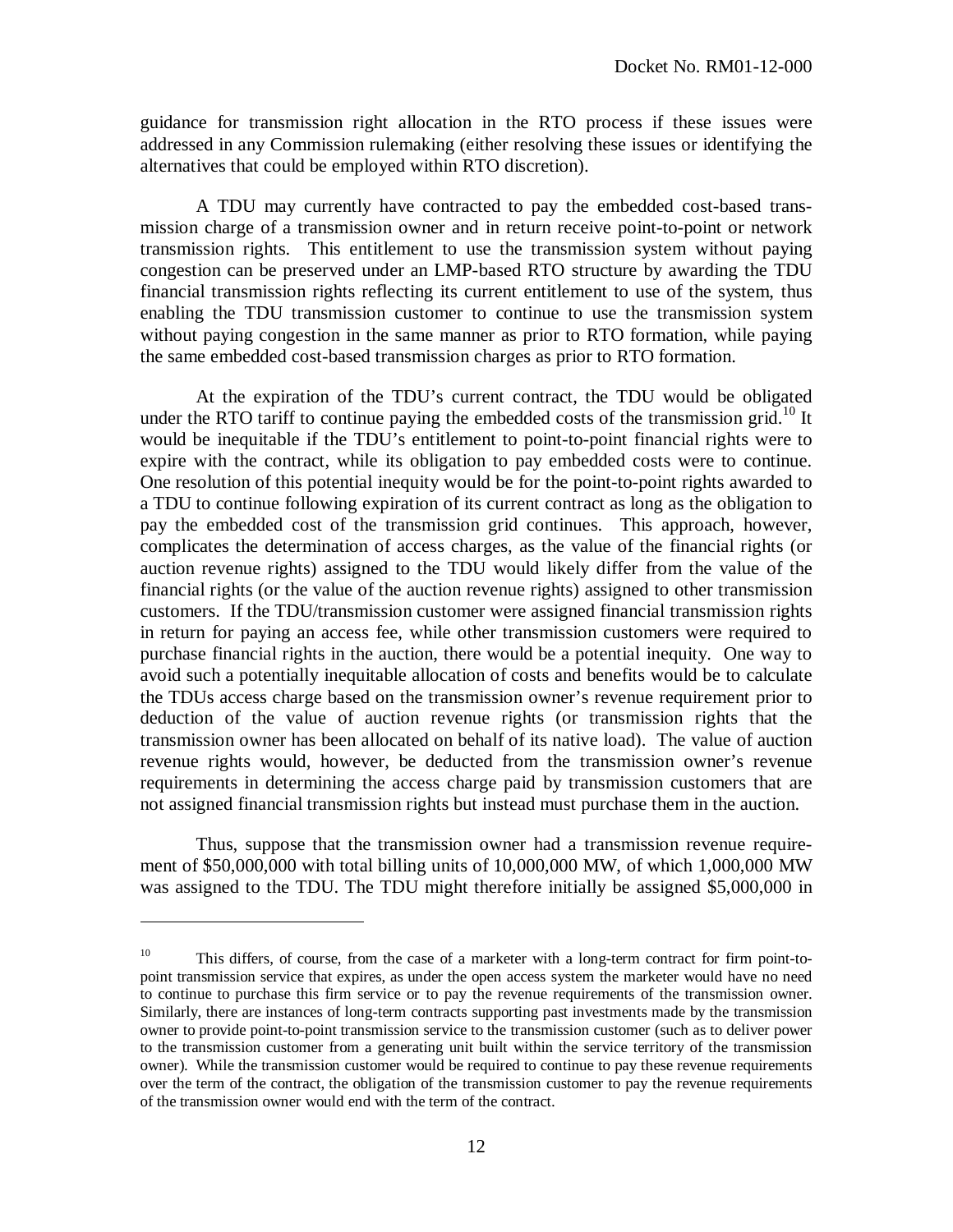access charges, while the other \$45,000,000 would be assigned to the retail customers of the transmission owner. Further suppose that following the transition to an RTO, the financial transmission rights assigned to the TDU were valued at \$2,500,000 in the auction but were retained by the TDU, while the financial transmission rights assigned to the transmission owner and sold in the auction were valued in the auction at \$22,500,000. In these circumstances, the TDU would continue to pay an access fee of \$5 per billing unit (and receive \$2.5 per billing unit in financial transmission rights), while the retail access customers of the transmission owner would pay an access fee that netted out the value in the auction of the rights assigned to the transmission owner, or \$2.5 per billing unit.

Under this approach, the transmission owner would exactly recover its revenue requirements (\$5 million in access charges from the TDU, \$22,500,000 in access charges paid by retail access customers, and \$22,500,000 in auction revenues). In the example, all of the transmission customers would pay equal embedded cost charges, net of the value of the transmission rights assigned to them, but it needs to be recognized that this may not necessarily be the case. Thus, it is possible under this approach that the value of the transmission rights assigned to the TDU might be proportionately greater or less than those sold in the auction and credited against the access charge paid by retail access customers. This approach has the complication that it would inevitably involve the determination of more than one access charge for a given transmission owner.

Another potential approach to rights allocation and access pricing would be to provide that as TDU transmission contracts expire, the point-to-point transmission rights originally assigned to the TDU transmission customer would revert to the transmission owner in the form of auction revenue rights. A uniform embedded cost charge paid by all transmission customers could then be calculated reflecting the transmission owner's overall revenue requirement less the auction value of the auction revenue rights. This end state would have the advantage of simplicity in the determination of embedded cost charges.

This alternative approach can also be seen as equitable, in that all transmission customers would share evenly in the value of the transmission rights assigned to the transmission owner. Thus, all transmission customers would make the same payment and receive the same benefits. This approach may be seen as inequitable, however, if some of the transmission rights assigned to the transmission owner, and whose value would be shared across all transmission customers, are disproportionately valuable because of generation investments made by the TDU transmission customer that was previously entitled to those rights, and was entitled under the contract to rollover its transmission contract. Suppose, for example, that after acquiring firm transmission service a TDU made a generation investment that increased transmission usage on that portion of the transmission system, eventually giving rise to transmission congestion as other transmission customers sought to use the transmission system for spot transactions. If the TDU does not have the ability to in effect "roll-over" the financial transmission rights reflecting its historical usage of the system to meet its load, it would be worse off under this alternative approach to transmission right assignment and determination of access charges.